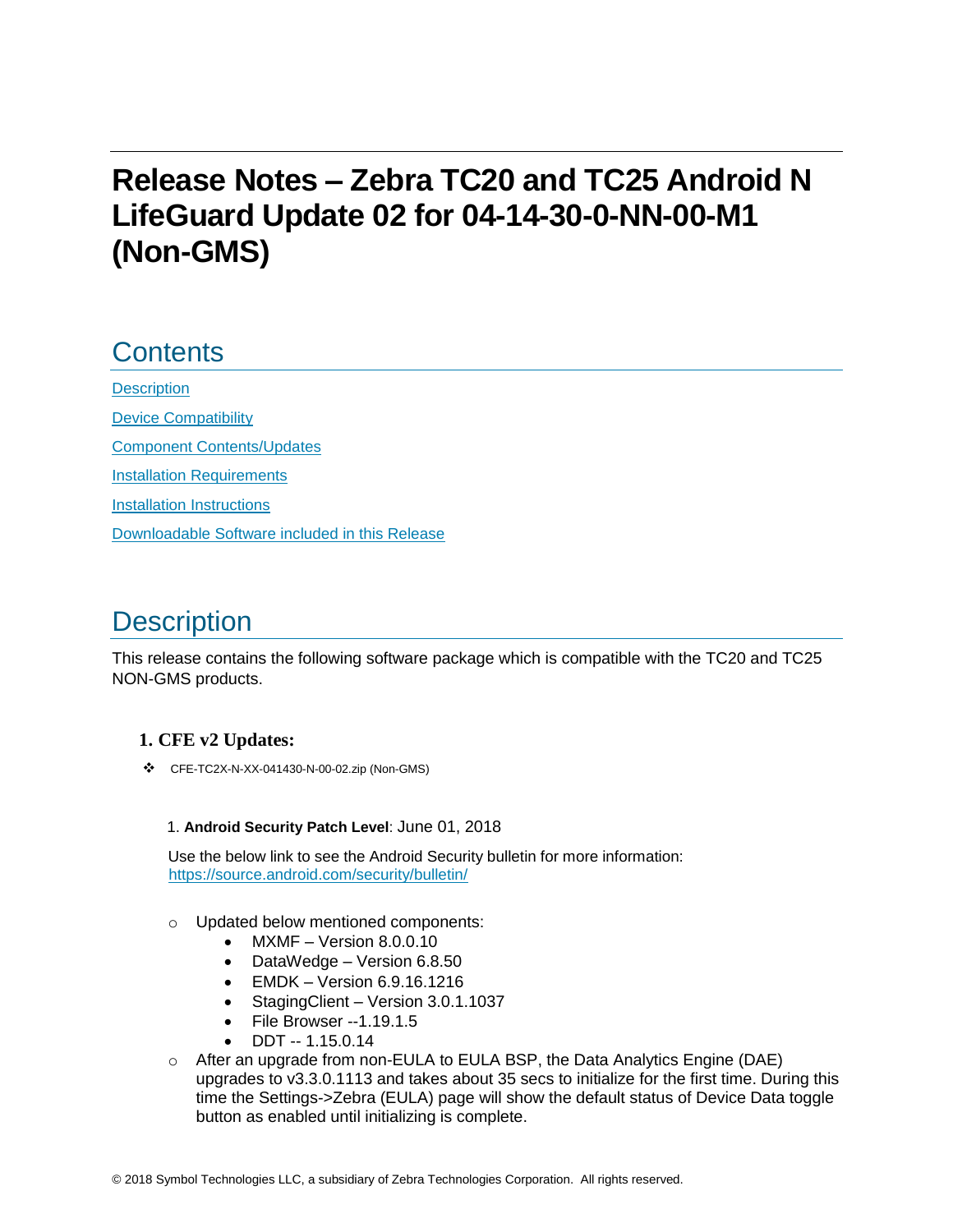- $\circ$  SPR33207 Resolved an issue wherein the Device Diagnostic tool had an issue with reading the Battery Cycles in the application for PP+ batteries
- $\circ$  SPR33671 Resolved an issue wherein user was unable to create WIFI profile with username as backslash followed by number
- $\circ$  SPR34267 Resolved an issue wherein the device was failed to enable USB debugging when a barcode was scanned.
- $\circ$  SPR33862 Resolved an issue wherein the Screen Time off settings using Display manager CSP was not working.
- $\circ$  SPR34145 Resolved an issue wherein indexing of the WEP key was not handled correctly.
- $\circ$  SPR33973 Resolved an issue wherein erroneously loading default profile by providing feature to ignore disabled profiles in DataWedge
- $\circ$  SPR33848 Added support to included category field in intent profile in StageNow.
- $\circ$  SPR34189 Resolved an issue wherein low ram and oom limit adjustments to provide more free memory.
- $\circ$  SPR33639 Resolved an issue wherein the customer app install and launch during device sleep state and device stop emitting scan beam after awake from suspend.
- $\circ$  SPR33876 Resolved an issue wherein Display Timeout was unable set via StageNow
- $\circ$  SPR33607 Resolved an issue where few fresh devices were unable to stage after unbox the device.
- $\circ$  SPR33538 Resolved an issue wherein the Scanner beam stuck off and No LED beam while pressing scanner button.
- $\circ$  SPR33977 Resolved an issue wherein Time Zone setting through StageNow profile was not working.
- $\circ$  SPR33981 Resolved an issue Czech Republic Regulatory Country could not be set using Wifi config profile.
- o SPR33799 Resolved an issue wherein DataWedge was sending char 10 instead of char 13.
- $\circ$  SPR34858 Resolved as issue wherein incorrect retry count was being shown when incorrect SIM PIN was entered on certain SIM cards.
- $\circ$  SPR31491- Resolved an issue wherein device not able to stage devices from manufacturing with StageNow.

# <span id="page-1-0"></span>Device Compatibility

This software release has been approved for Android TC20 Nougat Non-GMS models mentioned below. Please note that GMS OS images are not compatible with China based SKUs

| <b>Device</b>          | <b>Operating System</b>                               |
|------------------------|-------------------------------------------------------|
| TC200J-20C112CN        | Android N (Non-GMS Only) China Only                   |
| TC200J-20A111CN        | Android N (Non-GMS Only) Plus SKU - China<br>Only     |
| <b>TC200J-2KC111CN</b> | Android N (Non-GMS Only) Keyboard SKU -<br>China Only |
| TC200J-20C213CN        | Android N (Non-GMS Only) Premium SKU -<br>China Only  |

This software is also approved for Android TC25 Nougat Non-GMS models mentioned below

| <b>Device</b>   | <b>Operating System</b>             |
|-----------------|-------------------------------------|
| TC25CJ-20B101CN | Android N (Non-GMS Only) China Only |

© 2018 Symbol Technologies LLC, a subsidiary of Zebra Technologies Corporation. All rights reserved.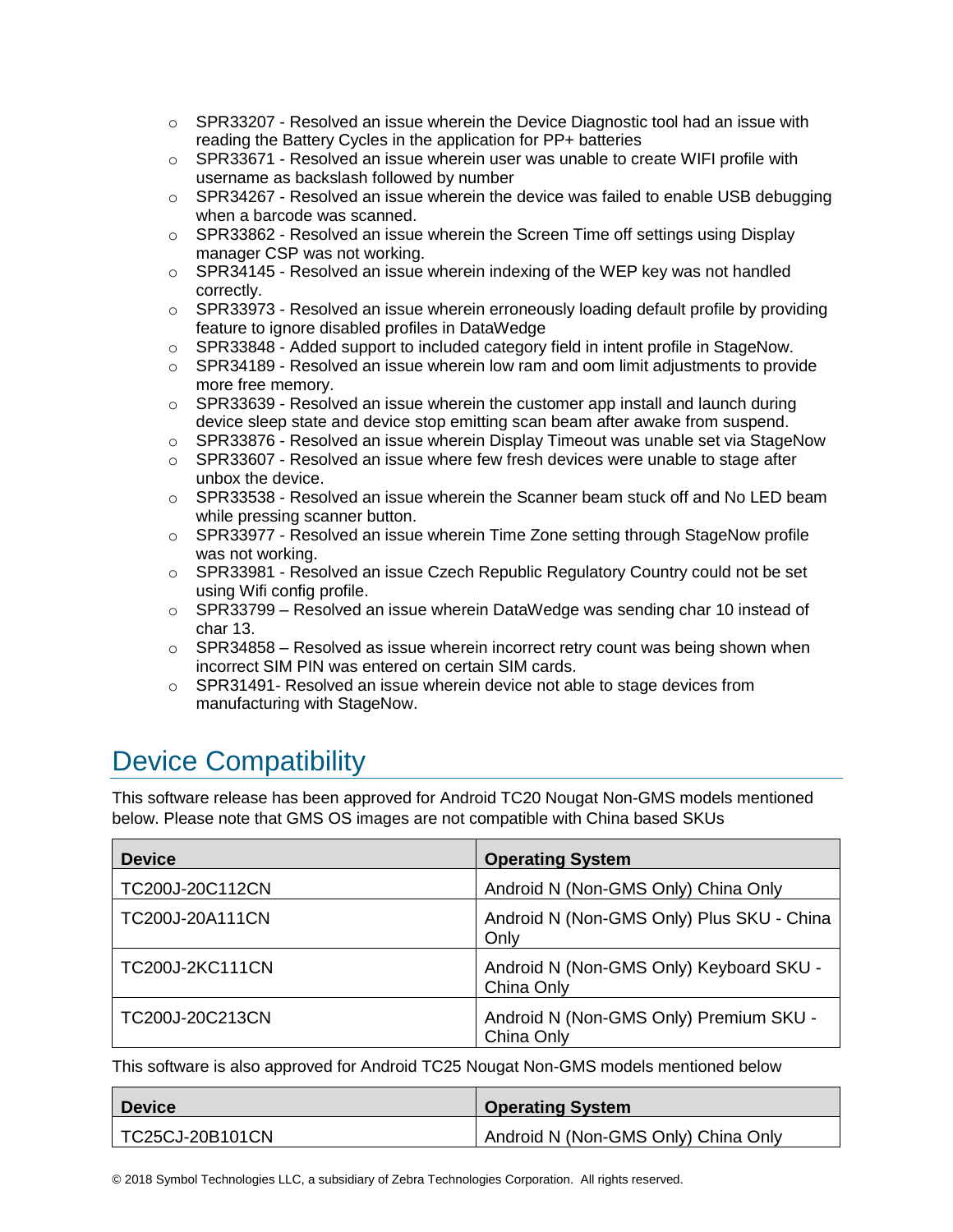| TC25CJ-20C102CN | Android N (Non-GMS Only) China Only |
|-----------------|-------------------------------------|

## <span id="page-2-0"></span>Component Contents/Updates

| <b>Component / Description</b> | Version                     |
|--------------------------------|-----------------------------|
| <b>Product Build Number</b>    | 04-14-30-0-NN-00-M1-U02-STD |
| Device Patch Version           | 2                           |
| Android Version                | 7.1.2                       |
| Wi-Fi                          | FUSIONLITE QA 1 0.0.0.017 N |

### <span id="page-2-1"></span>Installation Requirements

#### HW Requirements

- Windows PC running Windows 7/10 32/64 bits
- USB Type C Cable
- Micro SD Card with at least 2GB capacity (optional)

### SW Requirements

Please make sure following components are installed on your computer before commencing OS installation.

- Zebra Android USB Driver V2.2 or higher
- Android Debug Bridge version 1.0.39 or higher
- TC20/TC25 Non-GMS Android OS Release Images

### Image Compatibility

To use this Update, the terminal must have the BSP 04-14-30-0-NN-00-M1 installed as the baseline OS.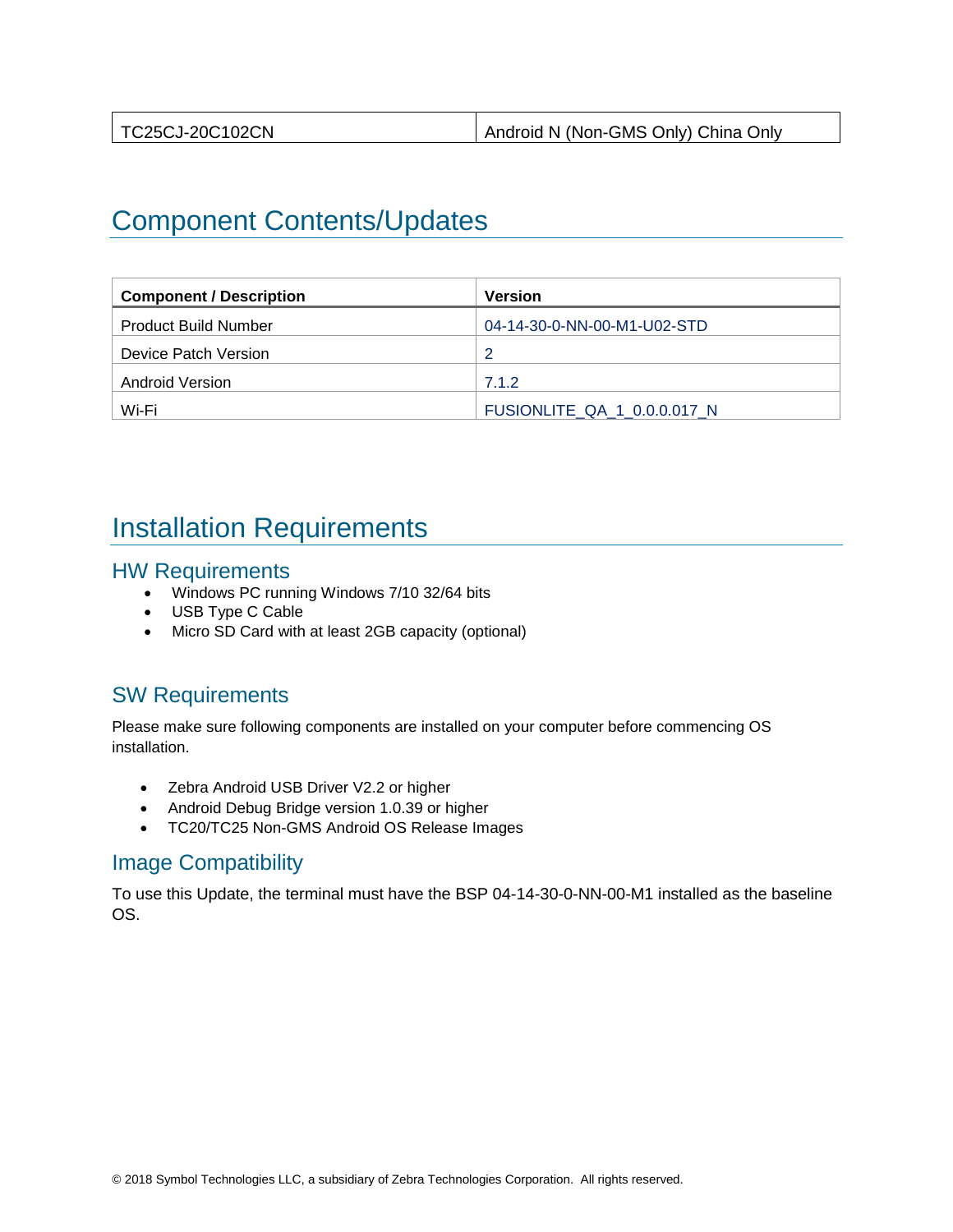# <span id="page-3-0"></span>Installation Instructions

### Using the "adb sideload" method

#### Assumptions

- 1. ADB installed on PC
- 2. TC20/TC25 has Developer options enabled
- 3. USB debugging ON

#### Procedure

- 1. Plug the TC20/TC25 into the USB & Charging Cable and then the Cable to the PC. If you have a Cradle with USB connectivity, connect it now.
- 2. You may need to pull down notification bar, and tap on the notification which says, "USB charging this device", and change it to "Transfer files".
- 3. Open Command Prompt on PC, run "adb devices" and check to see if you can see the device's serial number… If yes, proceed… if not you will need to get the PC set up with the proper drivers or install an External SD Card.
- 4. You may also get a pop up on your PC (Win 7) that you will be connected as a Portable Media Player… this can be ignored.
- 5. Entering Recovery Mode
	- a. Choice 1: In Command Prompt, type "adb reboot recovery" and click enter.
	- b. Choice 2:
		- i. Reboot and hold PTT key
	- ii. When Zebra Technologies logo appears on the screen Release the PTT Key
- 6. Your TC20/TC25 will reboot and take you to Android Recovery screen.
- 7. To select Sideload Method
	- a. Use the Volume + and to highlight, "Apply update from ADB" and press the Power Key to select it
- 8. With your Command Prompt, open, type "adb sideload" and add a space and then drag and drop the zip file which you want to apply to the device and press enter.
	- a. When the file download starts, the command window will show progress with a percentage completed.
	- b. Device display will show a series of messages indicating it is downloading, verifying and installing the image on to the device.
- 9. After successful update, the device will auto reboot and you see Zebra on top and POWERED BY android at the bottom and after about 10 second will transition to the TC20/TC25 Touch Computer splash screen with 5 dancing white dots at bottom… it will stay at this screen up to 4 minutes and then present the "Lock Screen".
- 10. To make sure the OS Update took place, once the initial setup is complete;
	- a. Go to "Settings" and scroll down to "About phone" and look at the "Build number". It should state "04-14-30-0-NN-00-M1-U02-STD" and the Patch Version should indicate as "2".
- 11. Now you are all set to use your TC20/TC25.